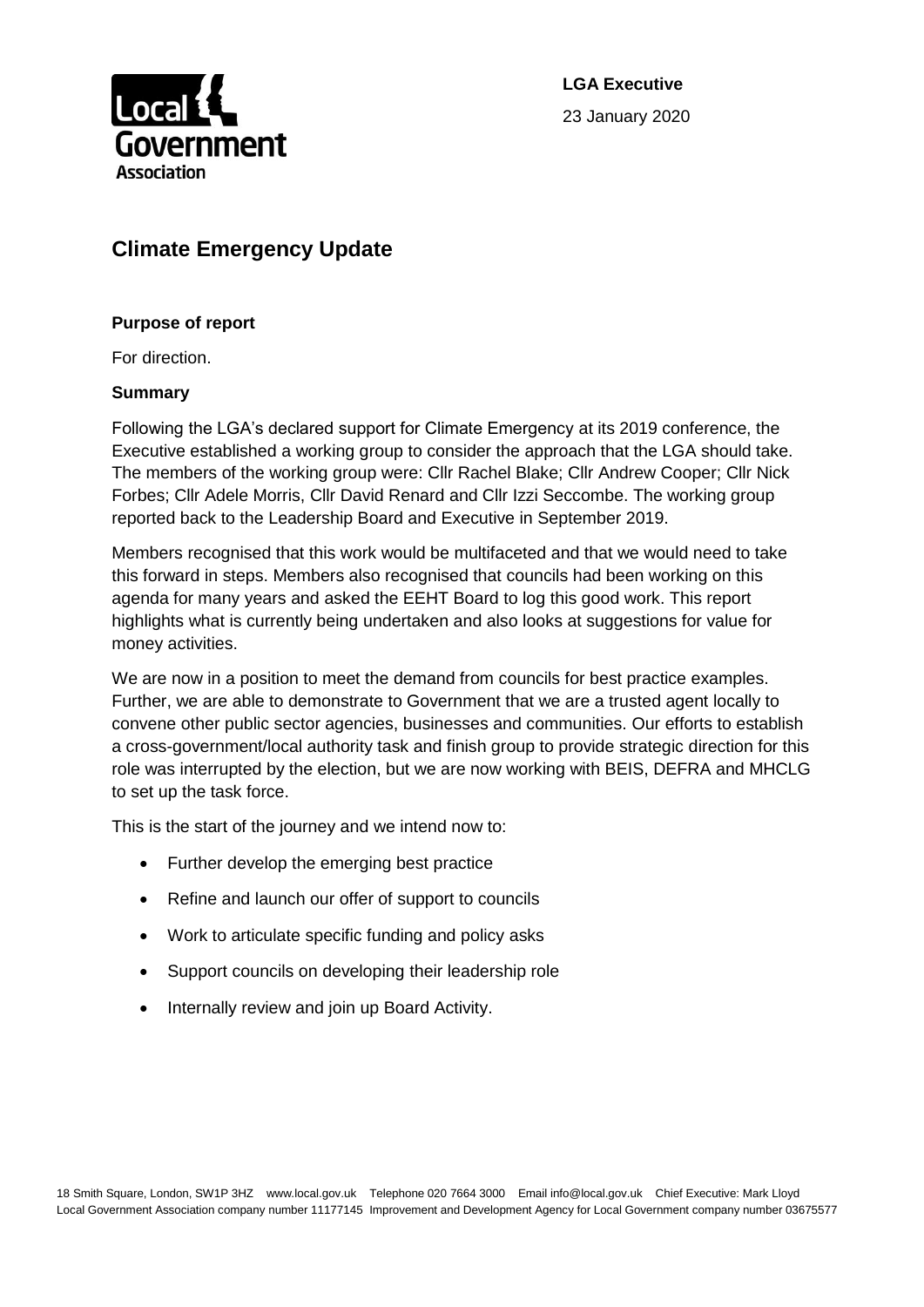

**LGA Executive** 23 January 2020

#### **Recommendation**

That the LGA Executive provides comment and provide further guidance on:

- 1. The work undertaken to date;
- 2. The climate emergency next steps below;
	- 2.1. To develop further and publicise the best practise examples (the LGA Climate Change Conference on 22 January has provided an opportunity to do this).
	- 2.2. To develop specific policy and funding asks of Government which will support councils to deliver on climate change
	- 2.3. To internally review and join up Board activity climate matters.
	- 2.4. Continue discussions with new Government about climate change task force.
	- 2.5. Follow up the LGA climate conference in January 2020 with policy specific workshops culminating in LGA conference and possible COP26 session.
	- 2.6. Launch a new sector-led improvement offer for climate change at the beginning of March 2020 and continue conversations with MHCLG about including a climate change deliverable in the 2020/21 MoU.

#### **Action**

That officers carry out the recommendations and provide a further update at a future board meeting.

| <b>Contact officer:</b> | Sonika Sidhu              |
|-------------------------|---------------------------|
| <b>Position:</b>        | Senior Adviser            |
| Phone no:               | 0207 664 3076             |
| Email:                  | Sonika.sidhu@local.gov.uk |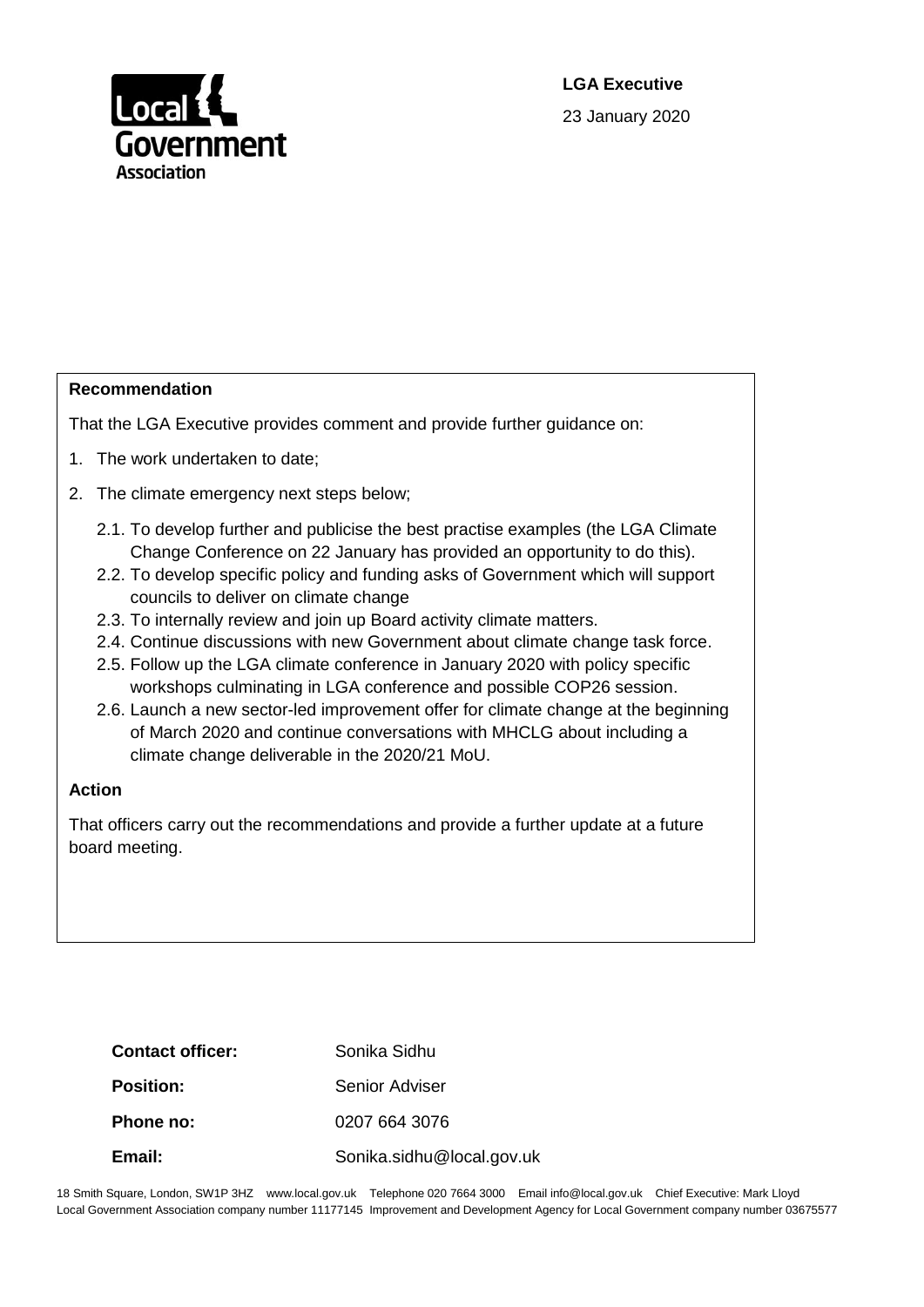

# **Climate Change Update**

## **Background**

- 1. The LGA declared its support for the 'Climate Emergency' at its 2019 conference in July. It committed to supporting councils in their work to tackle climate change by providing a strong unified voice for local government, and sharing best practice across all councils. There was unanimous cross party support for this declaration.
- 2. The Leadership Board set up a Climate Emergency Sounding Board to take forward the LGA's work over the summer. The Sounding Board met twice to identify how the LGA could support councils to meet the climate emergency challenges they are facing, through our lobbying and improvement work.
- 3. The Leadership Board met in September 2019 and agreed to a range of lobbying and policy recommendations which fall within the remit of the EEHT Board. The EEHT Board has been asked to develop the detail of the Climate Change work, with City Regions and People and Places asked to consider the specific urban and non-met issues. The Improvement and Innovation Board will lead on the improvement offer. To ensure that this issue is managed as a priority, it was agreed that the Leadership Board would receive regular reports to coordinate and commission work across the organisation. This report is part of the regular update process.
- 4. This report outlines the key climate change issues EEHT has been discussing. It provides direct member feedback from the Board's December 2019 meeting and outlines the next steps being recommended for the Board's climate change work in 2020.

## **Best Practise**

- 5. EEHT board members tasked officers with collating best practise across councils to help establish which projects could deliver carbon impact whilst also being affordable and deliverable. Officers looked at what 100 councils are doing on climate change, covering 182 different projects.
- 6. When looking at the type of project it was clear that a quarter of all projects were corporate (**diagram i**). Councils clearly recognise that effectively addressing climate change requires a whole council approach which embeds climate change across all of a council's work areas. The councils who are doing this are producing strategic plans, baselining current positions, developing consultation approaches with partners, business and the public. They also have identified a political lead for climate change so that the issue has political direction and drive.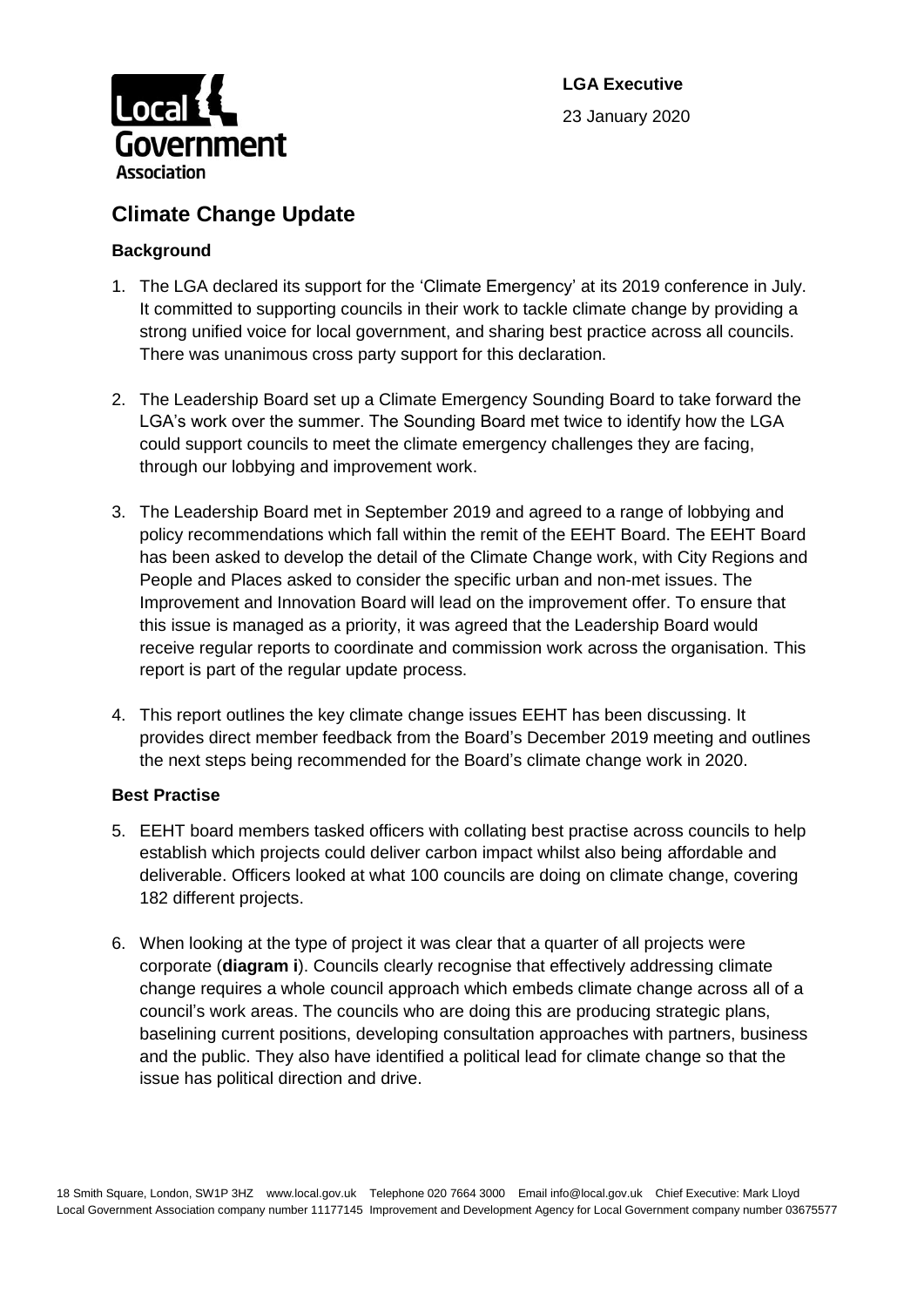



#### **diagram i**

7. Looking beyond corporate activity it is clear that energy projects are by far the most popular. Many of the councils we looked at are involved in renewable energy schemes because these offer some of the biggest carbon savings over an extended timeframe. Following on from this transport projects were the next most popular with councils recognising the opportunity to encourage modal shift by supporting cycling, providing electric vehicle charging points and lower emissions public transport. Ultra-low emissions zones also provide certain councils with the opportunity to address significant air quality issues. The third biggest policy area was waste and recycling. Many councils are looking at how to increase recycling efforts and reduce waste sent to landfill. Some are also looking at single use plastic policies and how to make waste collection routes more efficient.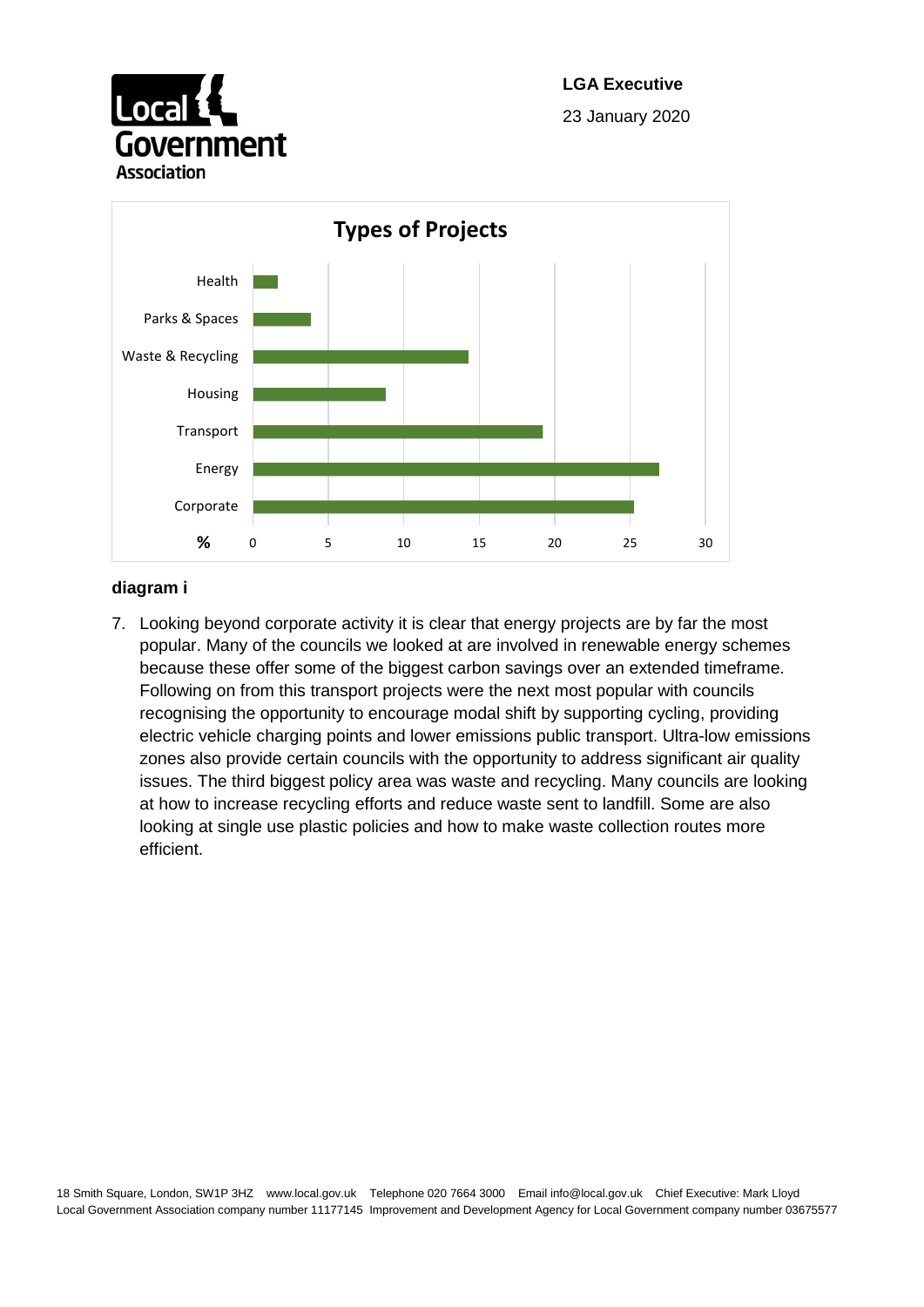



## (**diagram ii**)

- 8. When looking at these projects by timescale (**diagram ii**) over half (53 per cent) of all projects have been completed or are likely to be completed in the next 5 years. The costs of these projects range from grants of up to £3 thousand to install electric vehicle charging points, to £9 million with a completed solar farm in Cambridgeshire, to £28 million for a completed leisure centre combined with a heat and power plant at Eastleigh Borough Council. The majority of projects in the over 10 year's category are corporate strategies, policies or commitments. For projects that may be completed in the next 5-10 years, 41 per cent are focused on energy followed by housing and transport. For the projects that have indicated a cost in this category, figures begin in the millions and range from £8.4 million, to £20 million to £62 million.
- 9. The following projects can be seen as deliverable in a shorter time frame, predominantly as they focus on issues councils have direct control over:
	- 9.1. greening of council fleet
	- 9.2. ensuring council procurement strategy contains climate change action
	- 9.3. tree planting
	- 9.4. policy to ensure council becomes single use plastics free
	- 9.5. moving towards more efficient street lighting
	- 9.6. lower emissions buses and taxis
	- 9.7. installing water fountains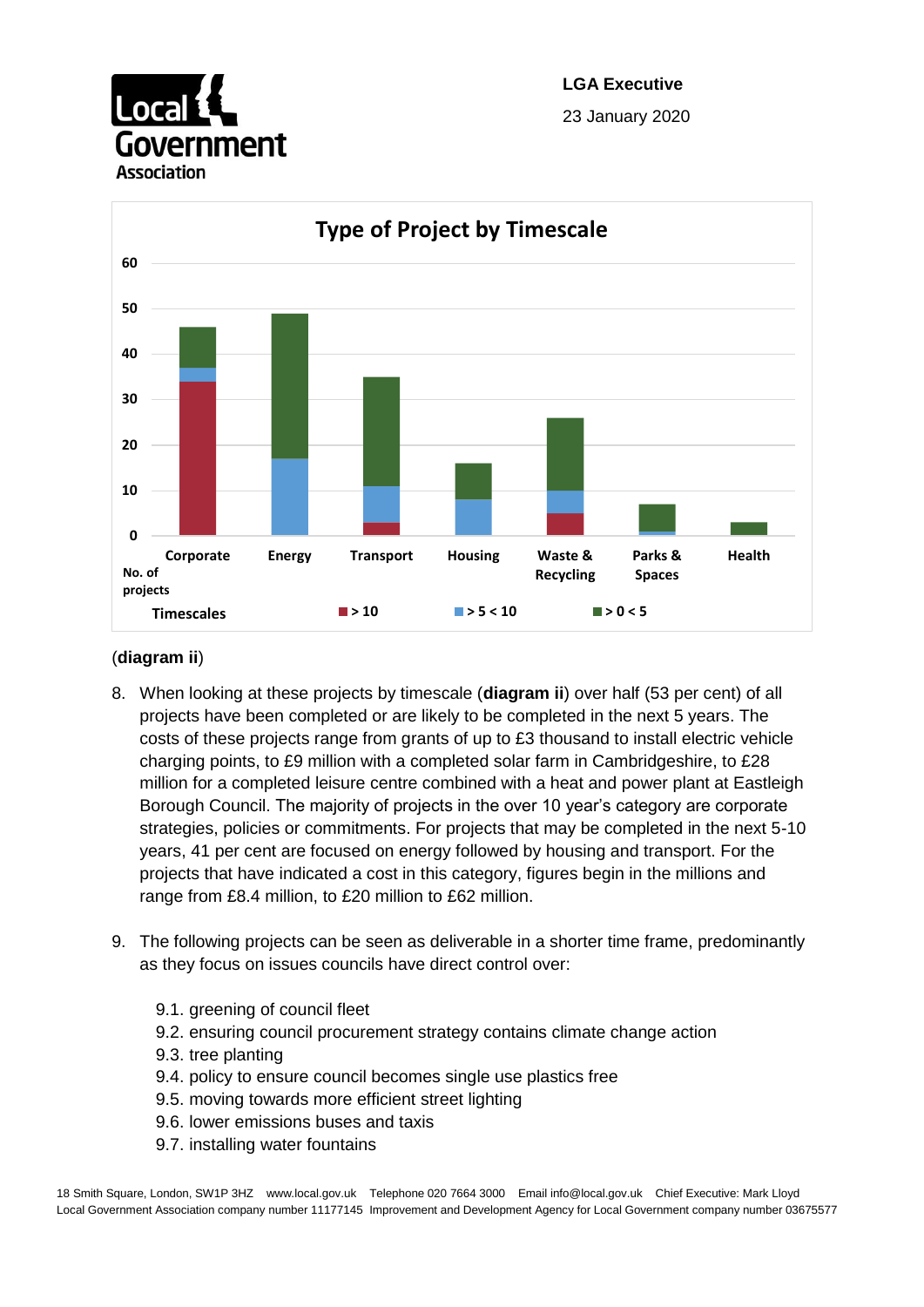

- 10.1. establishing sustainability and carbon reduction investment funds
- 10.2. vehicle charging points
- 10.3. emissions zones
- 10.4. retrofit projects
- 10.5. zero waste to landfill policies and improved recycling rates
- 11. The longer-term projects which yield the biggest carbon savings were predominately energy projects where councils were finding different ways to access or generate sustainable and renewable energy. This varied across solar initiatives, wind turbines and heating networks. This involves projects which take at least 5-6 years to deliver and often require significant capital investment. However, many of these were also income generating over their life spans and deliver significant carbon savings.
- 12. Overall, the data suggests that councils have been proactive in responding to climate change in the past, with the majority of projects completed or likely to be completed in the near future. There is not a singular approach to how best to deal with climate change. Councils need to develop localised responses which address their local circumstances. But it is clear that those councils who have spent resources on developing their corporate approach to this issue have been able to deliver clear progress. The data also suggests that councils are ambitious and driving policies, strategies and projects to do more in the next decade and this will most likely require significant resources.
- 13. This review of best practise gives us some insight into how councils are dealing with the climate emergency. It provides us with some useful learning which we can publish and share with the sector. We will also discuss the findings with the improvement team to further inform direct support to councils. However, in terms of moving our lobbying work forward it is important for us as the LGA to have our own baseline position of the sector. We need to understand across the sector what progress has been made and how confident councils are that they will make the progress their local residents expect in the future, based on current levels of funding and the existing regulatory framework. The EEHT Board therefore agreed that the LGA should undertake a climate emergency survey of all councils. Any significant issues raised by the survey will then need to be discussed with government in order to ensure resources and support is available to deliver the level of expectation.

#### **Ashden**

14. EEHT Members specifically requested further information about which climate change initiatives would deliver the greatest carbon impact whilst being affordable and

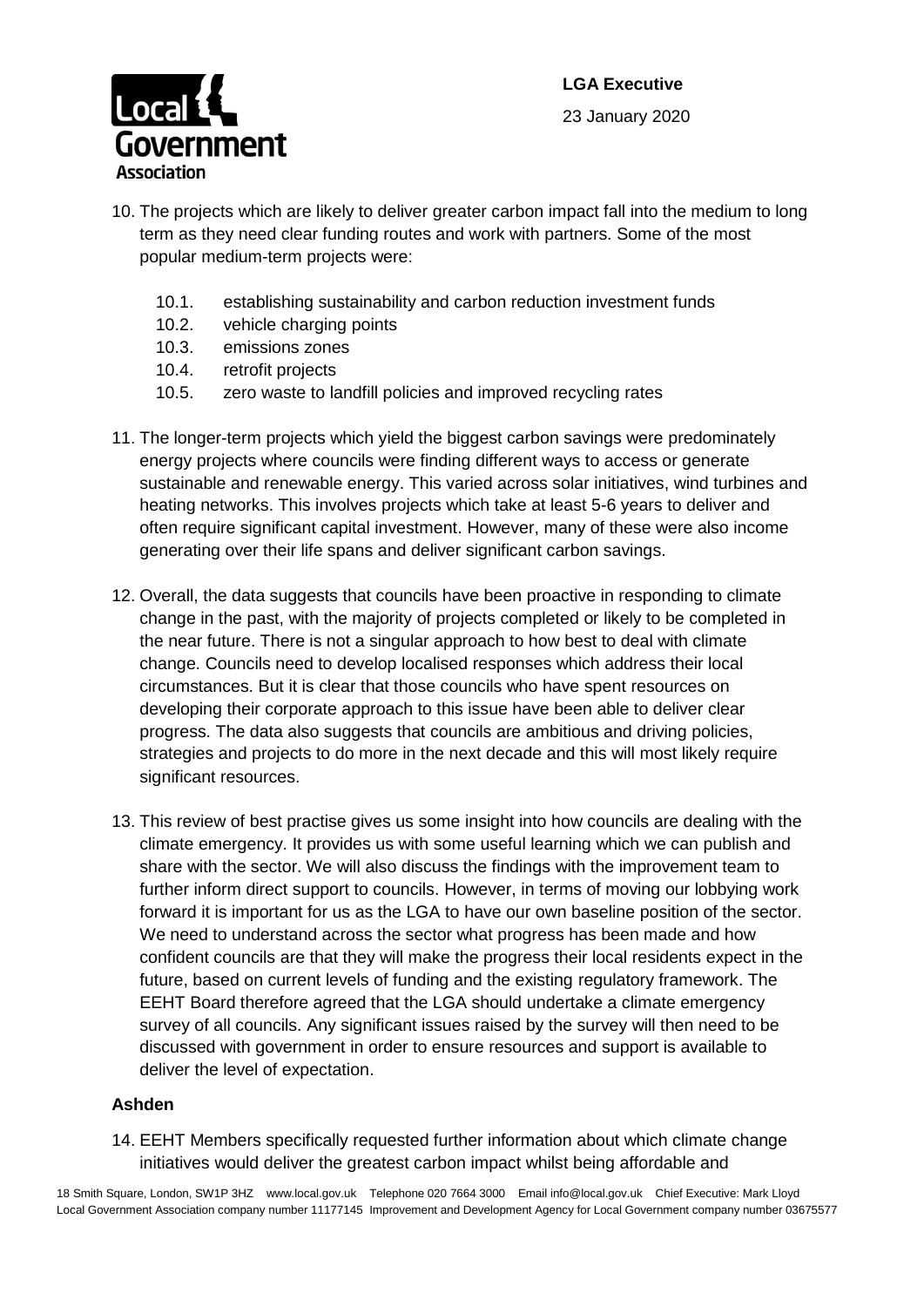

deliverable. Our analysis of best practice yielded limited financial information. The environmental charity Ashden has worked with Friends of the Earth and put together a list of the most effective actions councils can take on climate change <https://www.ashden.org/programmes/top-31-climate-actions-for-councils> . These 31 actions are quantified in terms of likely carbon savings, approximate cost and cobenefits. The co-benefits for each action can be better health, improved economy, increased equity and resilience. Ashden has recognised that councils vary in size across the country and so have done some modelling to make their figures applicable to councils of varying population sizes. Ashden came and spoke to the EEHT Board in December 2019.

15. Their list of 31 actions is not exhaustive. But it again provides an indication of where councils are currently choosing to invest time and resources. The actions fall within the following categories. The themes of transport, housing and council estate appear to be the ones where a range of projects have been identified.

| <b>Theme</b>       | <b>Number of actions</b> |
|--------------------|--------------------------|
|                    | identified               |
| Raising money      | 2                        |
| Housing            | 6                        |
| Transport          | 9                        |
| Council estate     | 5                        |
| Power generation   | 2                        |
| Waste              | 2                        |
| Land use           | 1                        |
| Influencing others | 4                        |
| Total              | 31                       |

- 16. The list of 31 actions are set out in **Appendix A.** The top five projects which generate the greatest carbon savings as identified by the Ashden model are highlighted. This indicates that projects which identify and invest in renewable energy sources are the ones which generate the greatest carbon savings. This is followed by projects focussing on transport issues such as encouraging a rapid shift to electric vehicles by offering EV charging points and projects looking at consolidation centres. Finally, using a council's supply chain to minimise emissions through greener procurement also delivers one of the top five carbon savings.
- 17. When looking at the costs of these projects this varies. Projects which require capital outlay have the biggest upfront costs – with investment in a renewable energy facility being the most expensive capital project. However, for a number of these projects what is actually required is the revenue cost of funding a dedicated officer who can focus on delivering specific tasks to get the required level of detail to achieve the identified carbon savings. It will be down to individual councils to identify what type of spend they are able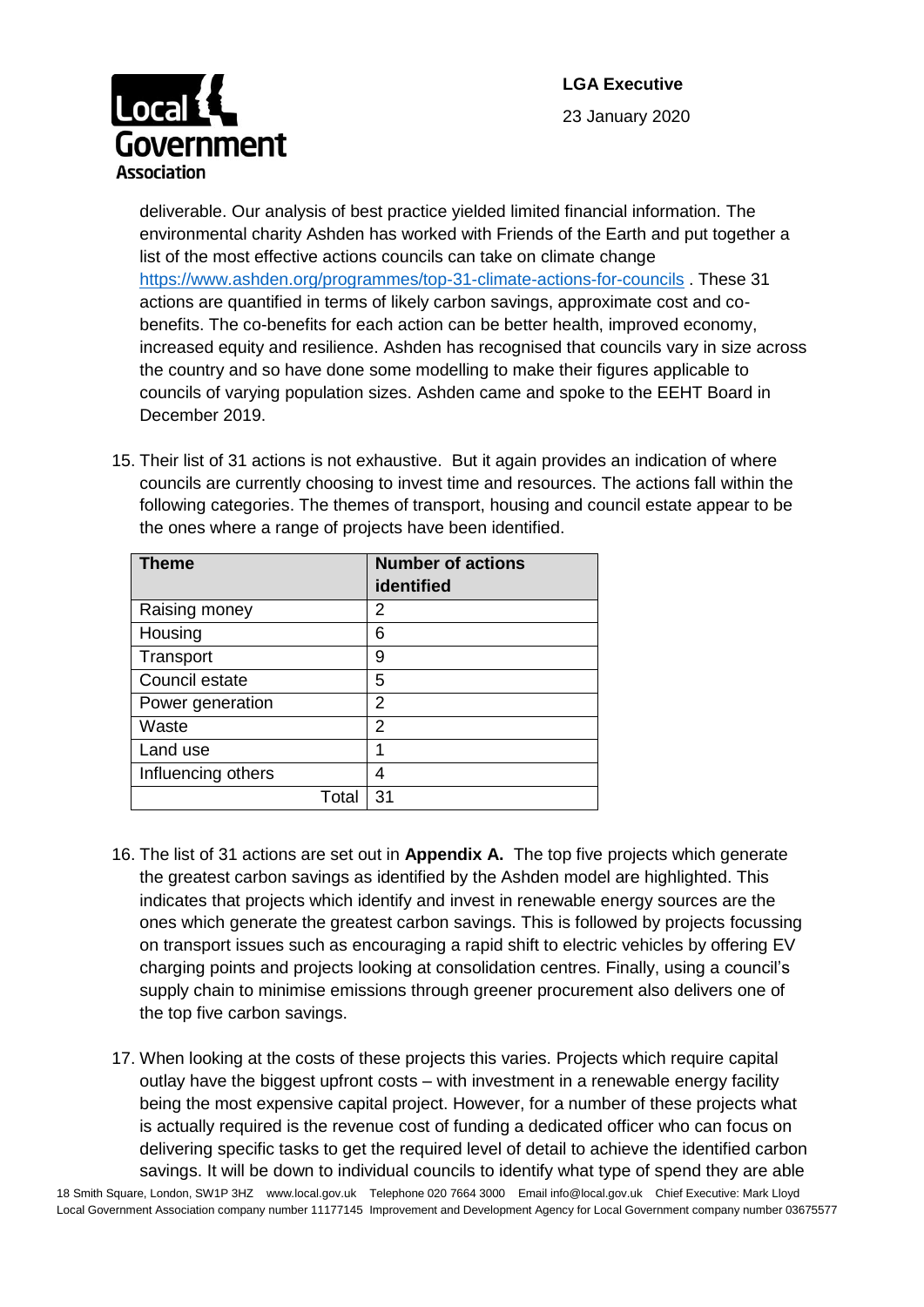



to commit and the level of carbon saving this will deliver for them. Due to the current funding challenges facing the sector councils will need to think carefully about how they programme the carbon savings they want to achieve and the pace at which they can realistically deliver them.

#### **Feedback from EEHT Board**

- 18. Having reflected on the best practise data Board members commented that moving forward:
	- 18.1. The LGA now needed to work with councils to understand and present to central government what the sector can do practically and as local leaders to address climate change, and also to identify the full scale and scope of the support that central government must provide so that councils can fulfil this role (the Board is seeking to progress this through specific work on Housing, Transport, Waste and energy; see below).
	- 18.2. Further work was needed to understand the scope for influencing the national planning policy framework to address climate change issues – councils need greater powers to hold developers to account to ensure they are delivering new homes which are fit for the future
	- 18.3. Better co-ordination of renewable energy projects at a regional level was required to deliver greater carbon benefits.
	- 18.4. Communities will want to engage on co-benefits of adopting green practices rather than presenting trade-offs. This might include economic benefits, clean air and greater bio-diversity.
	- 18.5. Greater clarity is required around how tree planting on a major scale will be delivered.
	- 18.6. Local Government need to benchmark itself as a sector and councils need to understand their own carbon emissions and establish a methodology for measuring emissions across an area with partners.
- 19. Members were keen that the EEHT Board now moves forward towards developing specific policy offers to and asks of government. This work is now progressing. In the first instance it will be focussing on:
	- 19.1. Transport potential for decarbonisation of transport and how government can support councils with modal shift and adoption of low/zero carbon technologies (further detail below)
	- 19.2. Housing the National Infrastructure Strategy should consider the case for capital funding for the delivery of new or retro-fitted environmentally friendly homes and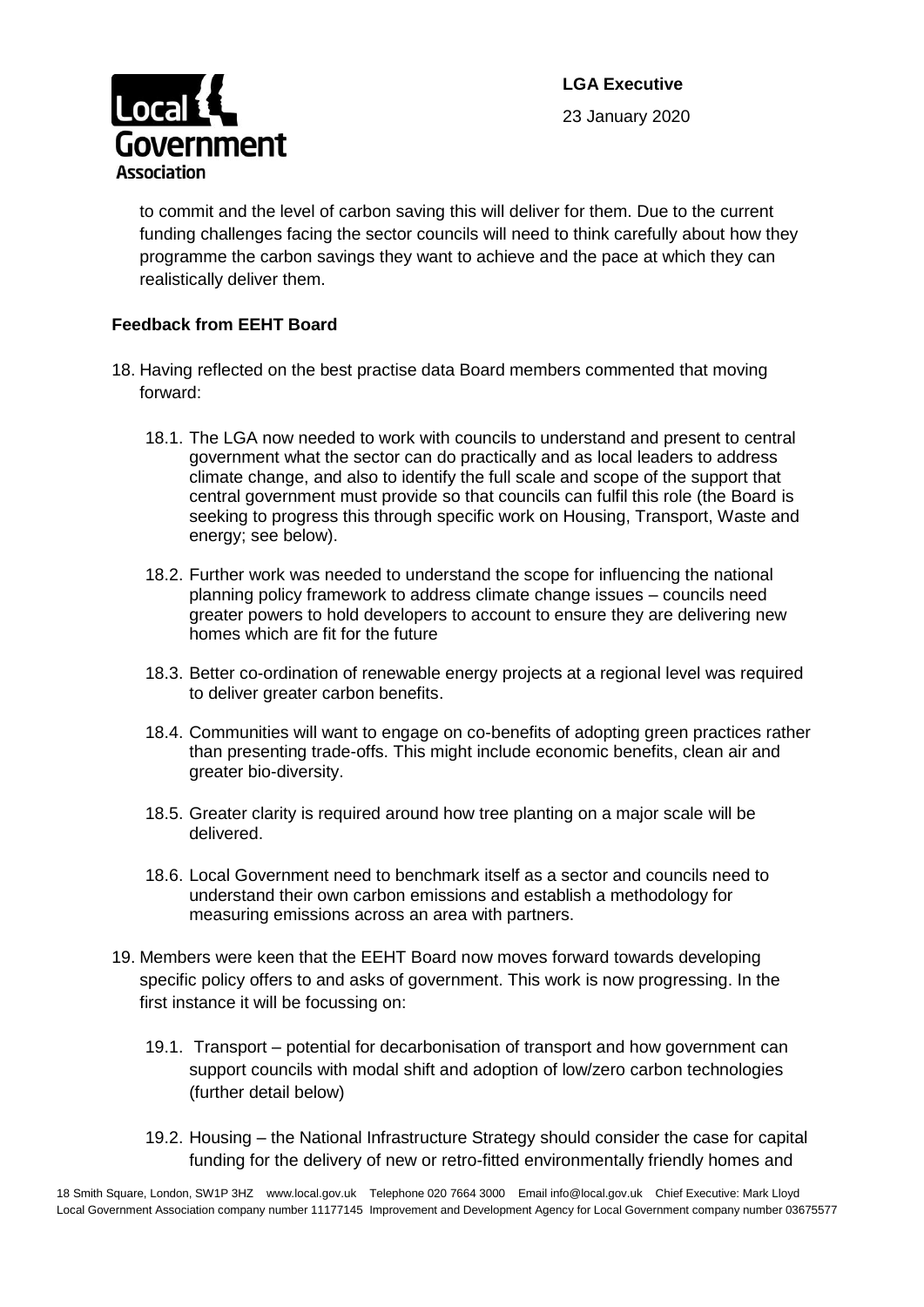



commercial buildings. As a significant majority of the homes that will be in place by 2050 have already been built, this should include retro-fitting existing homes as well as new-builds.

- 19.3. Waste the consultations around the Resources and Waste Strategy must deliver comprehensive change in producer behaviour. Responsibly must sit with producers to reduce the waste they create, and to pay for the full cost of the recycling and reuse of their waste. Potential plans to reduce the amount of waste sent abroad must be supported by Government funding to ensure that councils can afford to recycle material in the UK.
- 19.4. Energy Further work will be undertaken to understand what the potential policy asks may be from councils in this area.

#### **Decarbonisation of Transport**

- 20. The EEHT Board has commissioned the University of Leeds to assist with a programme of research which will involve capturing and disseminating best practice, expert views and initiate debate on the decarbonisation of transport. The Board is also seeking to disseminate practical advice for councils and elected members on issues such as modal shift, adoption of low/zero carbon technologies and behaviour change.
- 21. This programme will explore:
	- 21.1. the role of local government and local leadership;
	- 21.2. what more councils can do;
	- 21.3. identify policy and institutional barriers; and
	- 21.4. demystify the technology alternatives
		- 21.4.1. The programme will go beyond technological improvements: it will explore the implications of moving to a strategy of "Avoid, shift and improve". i.e. avoid individual motorised transport; shift transport and travel demand from carbon-intensive to more sustainable modes like rail, public transport, cycling or walking; and improve efficiency and reduce total emissions.
		- 21.4.2. It will help councillors make more-informed decisions on investment taking into account carbon contribution but also issues such as induced traffic (the phenomenon of new roads capacity attracting new trips that otherwise would not be made and potential impact on congestion). Delivery is expected to be through a mix of reports/ briefing/ discussion papers, web products, articles and facilitated events.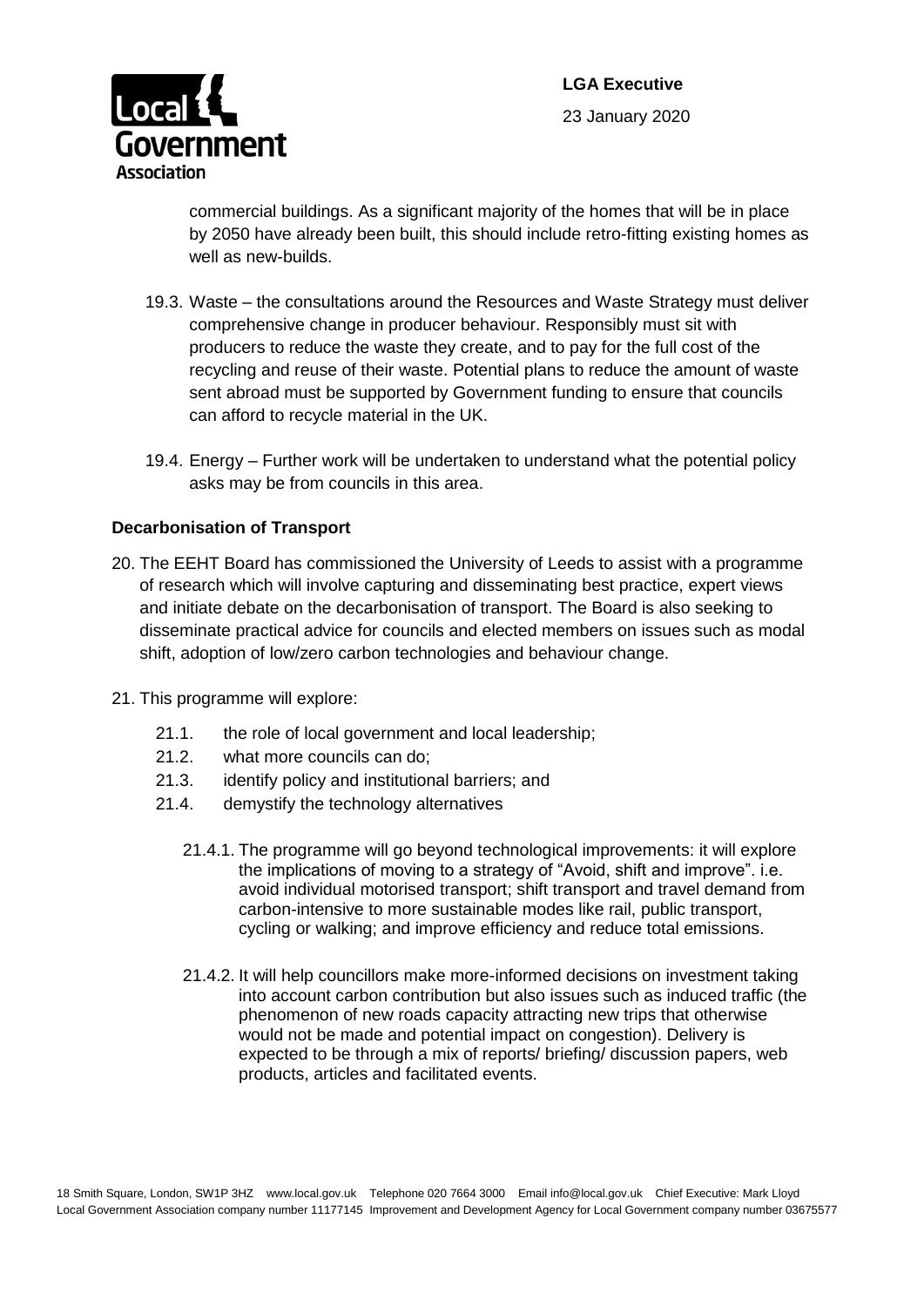



#### **LGA Climate Emergency intelligence**

- 22. The LGA recently held a successful Leadership Essentials course on Climate Emergency. Elected members were very enthusiastic. Delegates were asked to identify what sort of climate emergency support they required from the LGA. The key issues were:
	- 22.1. Lobbying around funding
	- 22.2. Reform of the National Planning Policy Framework
	- 22.3. Collective bargaining support for energy supplies
	- 22.4. Helping councils to be more joined up and identify potential climate emergency synergies
	- 22.5. Lobbying for greater energy efficiency in new developments
- 23. The EEHT board will be ensuring that its major policy lines reinforce the LGA's position on the climate emergency and that we have fully worked through the climate change impact analysis of our lines. It may also be necessary for us to work with other boards to ensure that there aren't any contradictions with our carbon position and broader LGA policy lines.
- 24. Officers will also be working to analyse the impact of the manifesto of the new government following on from the election results. The Conservative manifesto made major commitments to climate change. It will be essential that the LGA meets with the new government quickly to establish a climate emergency task force and work out what the expectations will be of local government. In particular we will need to identify funding streams and the potential for any legislative change which could support our work.

#### **LGA Climate Emergency Conference**

- 25. The LGA hosted a climate emergency conference on Wednesday 22 January 2020. The aim of the event is to provide councils with the opportunity to share experiences whilst focussing on some of the bigger national issues such as green infrastructure and understanding the expectations of the new government. Councils will also have the opportunity to engage in a session helping to develop the LGA's asks on climate emergency. The conference is free to LGA members and is now full.
- 26. Post conference the EEHT Board is planning on holding some subject specific workshops around planning, transport, waste and energy. These workshops will discuss in further detail what support is needed to address the climate emergency in these key areas. We are hoping that these sessions will culminate in a climate emergency session at the LGA conference in July. We then want to use this opportunity to start pushing out our key climate emergency messages in preparation for COP26. COP26 is the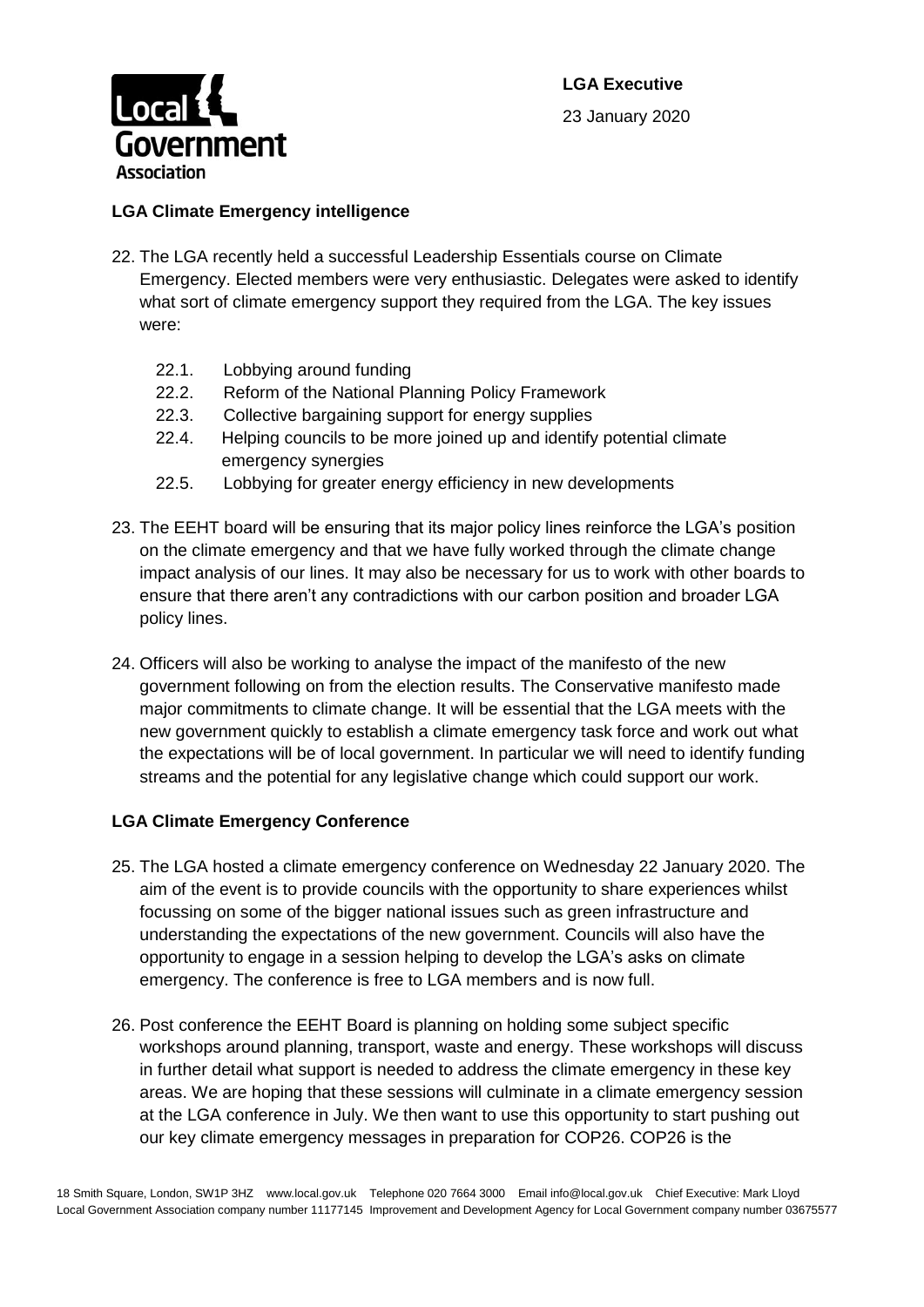

Conference of the Parties which is the major United Nations annual climate change summit. It will be taking place in Glasgow in November 2020.

#### **Improvement Support**

Government

Local 1

**Association** 

- 27. As part of our sector-led improvement work, the LGA already offers a wide range of support to help councils address the issues of climate change and environmental sustainability, including:
	- 27.1. Programmes to help councils innovate and address both efficiency and climate change through our [Design in the Public Sector,](https://local.gov.uk/our-support/efficiency-and-income-generation/design-public-sector) [Behavioural insights,](https://local.gov.uk/our-support/efficiency-and-income-generation/behavioural-insights) and [Digital](https://local.gov.uk/our-support/efficiency-and-income-generation/digital) programmes.
	- 27.2. An ['Acting on climate change' councillor workbook](https://www.local.gov.uk/councillor-workbook-acting-climate-change) designed to help councillors think about the roles, opportunities and drivers for council-led action on changing climate.
	- 27.3. Numerous [case studies and best practice examples.](https://www.local.gov.uk/about/campaigns/climate-change/climate-change-case-studies)
	- 27.4. Our [New Conversation 2.0](https://www.local.gov.uk/sites/default/files/documents/New%20Conversations%20Guide%20refresh_11.pdf) quide to engaging dialogue with residents, from consultations through to people's everyday interactions with their local authority, including on issues of climate change.
	- 27.5. Support from [Local Partnerships,](https://localpartnerships.org.uk/) including their Re:fit [programme](https://localpartnerships.org.uk/our-expertise/refit/) helping councils implement energy efficiency and local energy generation measures to their buildings or their estate, to reduce carbon emissions and achieve savings.
- 28. In November 2019, we also launched a new [Leadership Essentials](https://www.local.gov.uk/our-support/highlighting-political-leadership/leadership-essentials) programme on taking responsibility as a leader/portfolio holder after declaring a climate emergency. The programme was well attended and received great feedback, so new dates have been confirmed for February 2020.
- 29. Our new [Climate Change web hub,](https://www.local.gov.uk/our-support/climate-change) which houses all the information about our existing and developing offer, including case studies, was launched at the beginning of the year and will continue to be updated with new offers of support.
- 30. In addition, through our agreement with Local Partnerships, they are already providing specific and direct support to respond to declarations of climate emergency in a number of local authorities.
- 31. Our comprehensive sector-led improvement offer on climate change will be launched in early March 2020, which, in addition to the existing offer outlined above, will also include:
	- 31.1. A **'10 Questions to ask when scrutinising services to tackle climate change'** guide produced by CfPS (see for example their publications on **[services for](https://www.cfps.org.uk/wp-content/uploads/10-questions.pdf)  [looked-after children](https://www.cfps.org.uk/wp-content/uploads/10-questions.pdf)** and **[domestic violence](https://www.cfps.org.uk/wp-content/uploads/10-Questions-Domestic-Violence.pdf)**). These guides are a series of medium length, practical publications setting out the policy basics of a given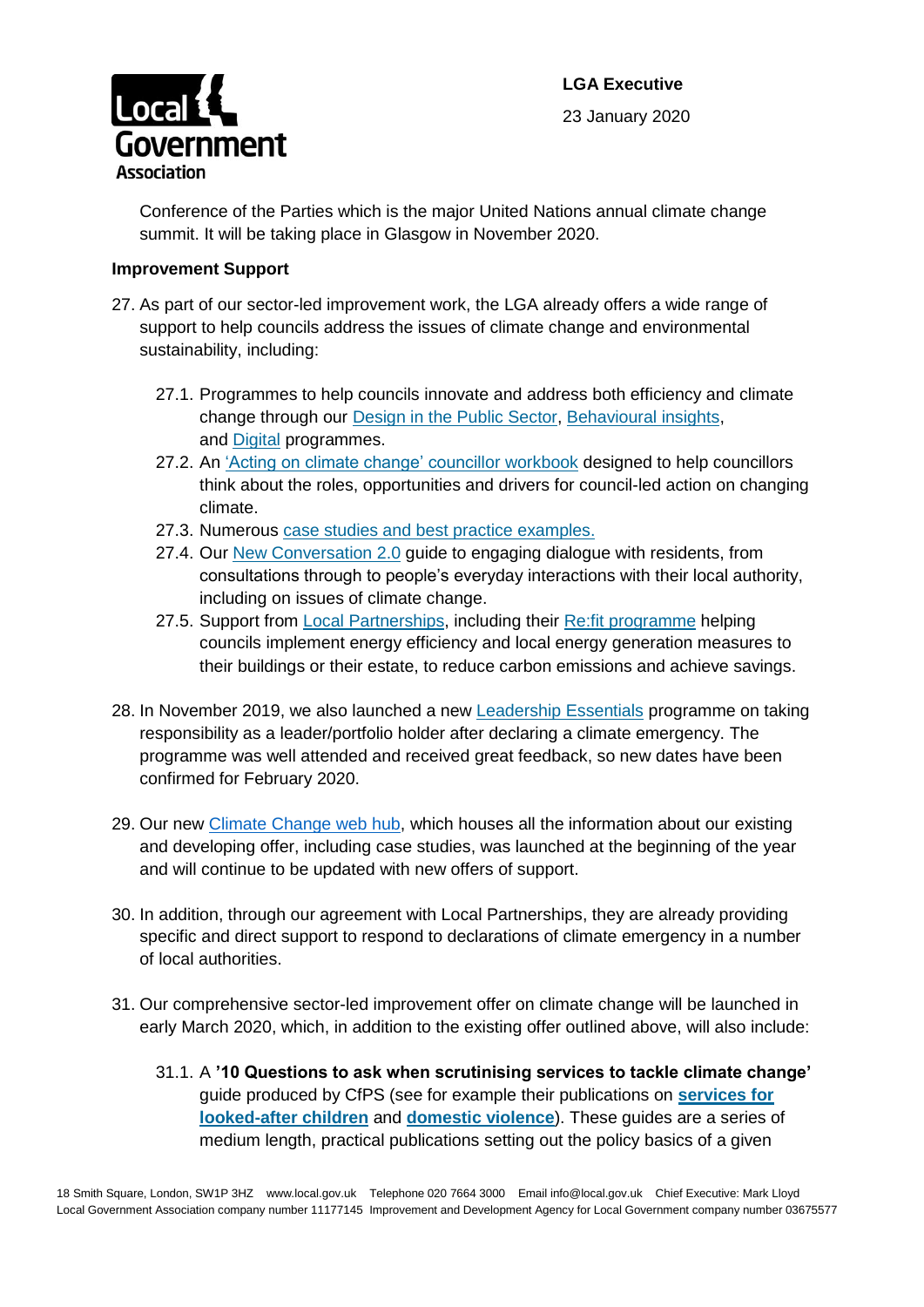

issue and then providing advice on key issues on which scrutiny might need to inquire in order to effectively understand and scrutinise those issues.

- 31.2. Bespoke guidance to help councils with communicating around climate change, including with residents, activist groups and national government. The guide will form part of the [LGA Comms Hub](https://www.local.gov.uk/our-support/guidance-and-resources/comms-hub-communications-support) – our online resource to help councils to develop and deliver more effective communications.
- 31.3. Bespoke pilots with local authorities to test a new support offer
- 31.4. A series of regional workshops and events to offer the sector an opportunity to share learning.
- 31.5. We are in discussion with councils which are due to have a Corporate Peer Challenge in the next few months to explore whether they would be interested in climate change being a focus of that challenge.
- 31.6. In any event we will be including a question on climate change in the key lines of inquiry for all Corporate Peer Challenges as part of the relevant core components.
- 31.7. In addition, in conjunction with ADEPT, we are exploring the option of developing a forward-looking climate focused 'peer challenge'-style support to help councils with their action planning on climate change, subject to identifying the peers and funding needed to deliver this work.
- 32. We are currently in the process of agreeing a Memorandum of Understanding (MoU) with MHCLG to shape the improvement programme for 2020/21. We have had positive conversations with the Ministry about including a deliverable on climate change in the new MoU. Once this has been agreed, we will be able to further enhance the outlined offer during 2020/21.

# **Partnership Working**

- 33. Officers have been working with a range of partners to develop our positioning on climate change. Key relationships include:
	- 33.1. Regular meetings with ADEPT to share policy positions. LGA currently helping ADEPT with climate emergency case study work and regional workshops.
	- 33.2. SOLACE providing potential support around their climate change workshops.
	- 33.3. Friends of the Earth, Ashden, UK 100, Energy Trust, Broadway Initiative developing collective lobbying lines.
	- 33.4. Good Homes Alliance attended their recent workshop which addressed climate emergency.

## **Implications for Wales**

34. We will be looking to share learning with our WLGA colleagues and work collaboratively on any common issues.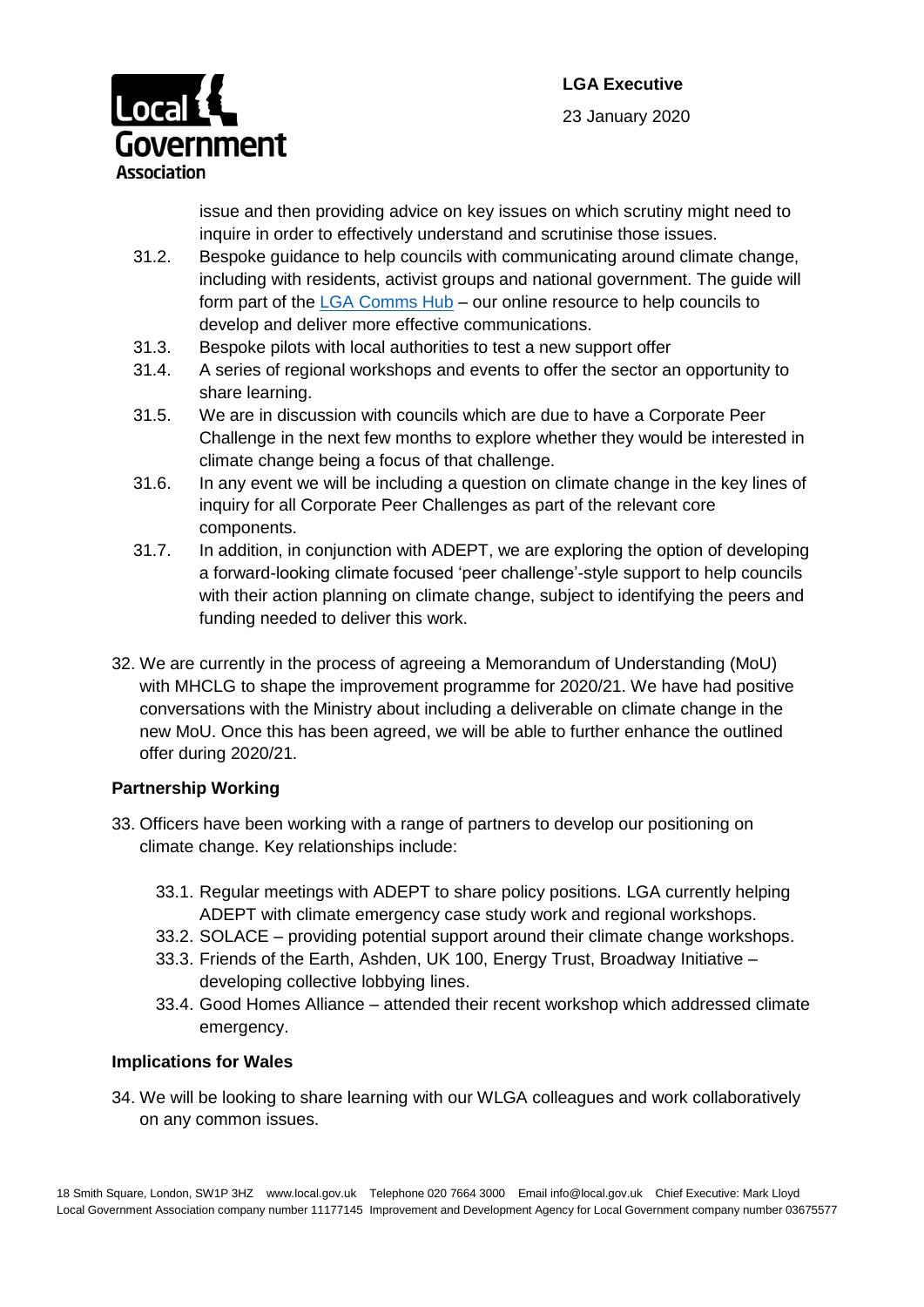

## **Financial Implications**

35. There are currently no identified financial implications of this work for the LGA. The Leadership Board will look at the LGA's own response to climate change and determine if there are any further financial implications which need to be taken into consideration. The Improvement Board will consider if any new offers need to be developed.

#### **Next Steps**

36. The following recommendations were agreed by EEHT and are for Members to consider:

- 36.1. To develop further and publicise the best practise examples (the LGA Climate Change Conference on 22 January has provided an opportunity to do this).
- 36.2. To develop specific policy and funding asks of Government which will support councils to deliver on climate change
- 36.3. To internally review and join up Board activity climate matters.
- 36.4. Continue discussions with new Government about climate change task force.
- 36.5. Follow up the LGA climate conference in January 2020 with policy specific workshops culminating in LGA conference and possible COP26 session.
- 36.6. Launch a new sector-led improvement offer for climate change at the beginning of March 2020 and continue conversations with MHCLG about including a climate change deliverable in the 2020/21 MoU.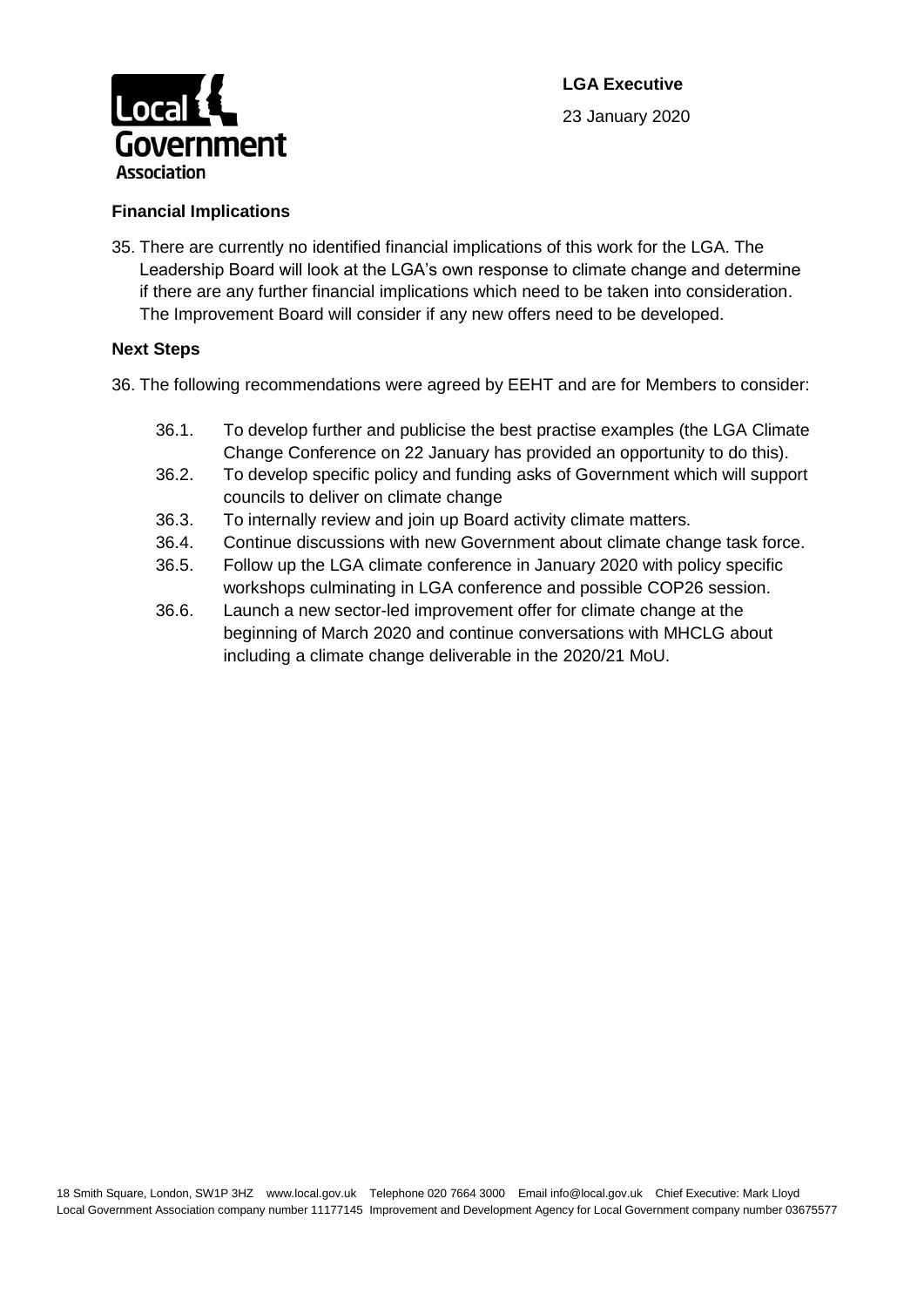

**LGA Executive**

23 January 2020

#### **"31 most effective actions councils can take on climate"**

Source: Ashden and Friends of the Earth

#### <https://www.ashden.org/programmes/top-31-climate-actions-for-councils>

#### Note: original provides fuller explanation of costs and examples in practice

| <b>Action</b>                                                                                              | <b>Details</b>                                                                                                                                                                                                                                                                                                                                                                                                                                                               | <b>Carbon savings</b><br>Tonnes pa                                    | Cost                                                                                                                                                                      |
|------------------------------------------------------------------------------------------------------------|------------------------------------------------------------------------------------------------------------------------------------------------------------------------------------------------------------------------------------------------------------------------------------------------------------------------------------------------------------------------------------------------------------------------------------------------------------------------------|-----------------------------------------------------------------------|---------------------------------------------------------------------------------------------------------------------------------------------------------------------------|
| <b>RAISING MONEY</b>                                                                                       |                                                                                                                                                                                                                                                                                                                                                                                                                                                                              |                                                                       |                                                                                                                                                                           |
| 1. Introduce a workplace car<br>parking levy and/or similar<br>initiative to fund sustainable<br>transport | A workplace levy is an annual fee paid by businesses with (e.g.) 10 or<br>more employee-parking spaces. Income can be used to improve<br>public transport and cycling infrastructure and to support businesses<br>to encourage employees to leave their cars at home. Our figures are<br>based on the Nottingham City Council workplace car parking levy.<br>We've calculated the savings based on using the income to replace<br>10 diesel buses a year with electric ones. | 245 (based on using income<br>to replace 10 diesel buses<br>with EVs) | £175k pa running cost (plus set-up<br>costs of around £180k), plus £3.5m<br>generated annually (based on<br>Nottingham figures, query over<br>whether costs are scalable) |
| 2. Set up a Carbon Offset<br>Fund through Section 106<br>agreements                                        | Councils can require developers to pay into a 'carbon offset fund' for<br>the carbon emissions of all new homes built. Our figures are based<br>on the Milton Keynes carbon offset fund which has generated more<br>than £1 million for carbon-saving projects. (NB the Government's<br>proposed Future Homes Standard may prohibit this.)                                                                                                                                   | 590                                                                   | £45k pa to cover a full time officer to<br>administer. Will generate funds for<br>investment in low carbon projects.                                                      |
| <b>BUILDINGS</b>                                                                                           |                                                                                                                                                                                                                                                                                                                                                                                                                                                                              |                                                                       |                                                                                                                                                                           |
| 3. Enforce minimum energy<br>efficiency standards in the<br>private rental sector                          | Minimum energy efficiency standards have been set by the<br>Government for homes that are privately rented, with a minimum<br>Energy Performance Certificate' of E required. Councils are<br>responsible for ensuring that these standards are met, but research<br>suggests that many councils aren't effectively enforcing them at the<br>moment, thus missing a key opportunity for cutting carbon and<br>improving housing quality.                                      | 170 (based on all<br>substandard properties being<br>improved)        | £45k pa to cover a full time officer to<br>focus on enforcement. (Costs could<br>be recouped through fees.)                                                               |
| 4. Encourage 100                                                                                           | The UK could significantly cut consumer energy bills and reduce its                                                                                                                                                                                                                                                                                                                                                                                                          | 275 (in year one, increasing                                          | £7m total cost if council-owned                                                                                                                                           |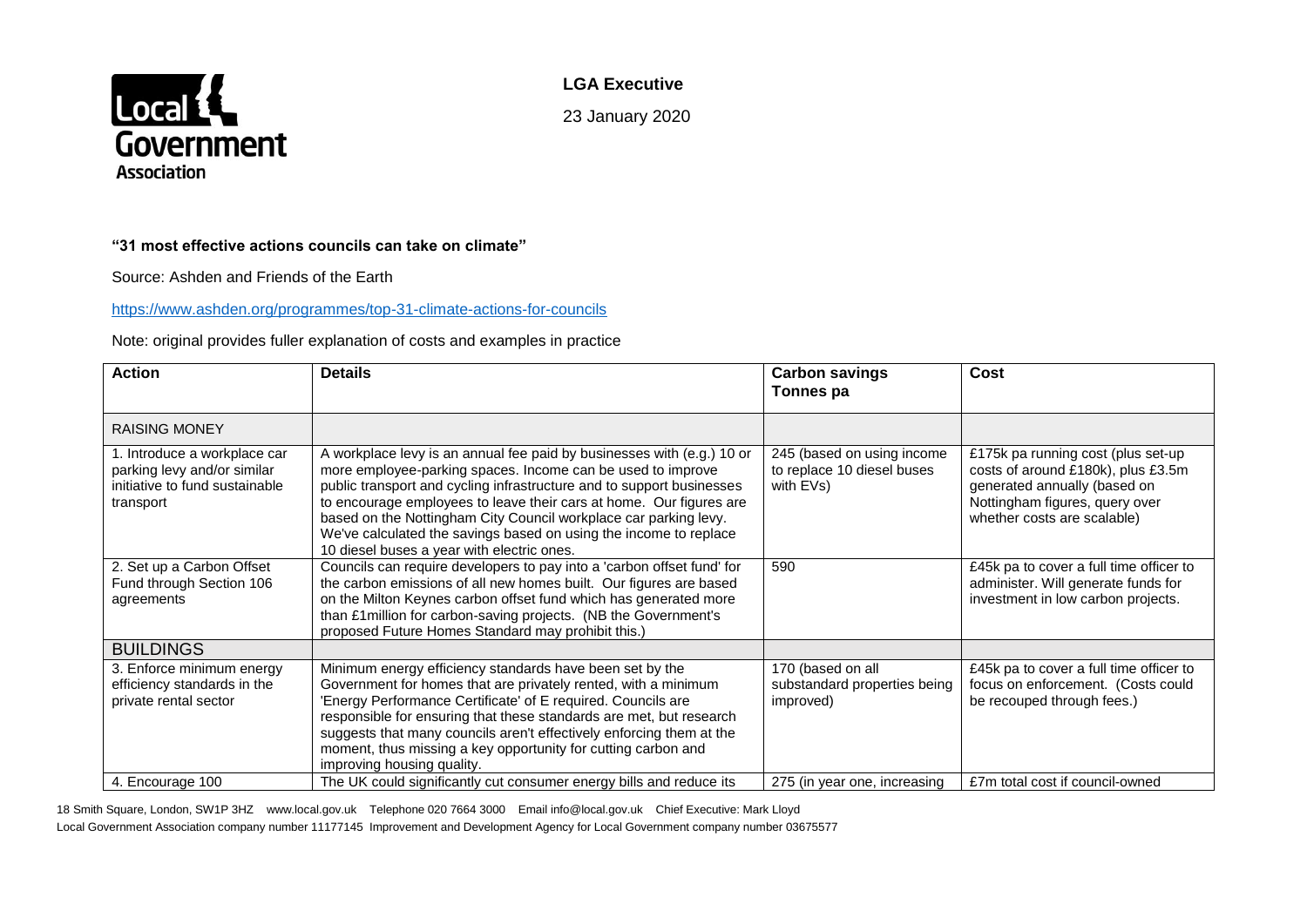# Local<br>Government **Association**

## **LGA Executive**

23 January 2020

| Energiesprong (or similar)<br>retrofits a year - initially in<br>social housing and then rolling<br>out to the private sector                                                                                          | carbon emissions and gas demand using the Dutch 'Energiesprong'<br>(energy leap) approach to retrofitting homes. This achieves an 86%<br>reduction in home carbon emissions. An Energiesprong retrofit<br>currently costs £75k, but costs are forecast to come down to £35k per<br>property in the near future; this is the figure we've used.                                                    | year on year as more homes<br>are improved)                                                                                    | homes, based on £70k per property,<br>to fund the first 100 properties, but<br>with annual savings from reduced<br>maintenance and income generated<br>from 'comfort payments'. |
|------------------------------------------------------------------------------------------------------------------------------------------------------------------------------------------------------------------------|---------------------------------------------------------------------------------------------------------------------------------------------------------------------------------------------------------------------------------------------------------------------------------------------------------------------------------------------------------------------------------------------------|--------------------------------------------------------------------------------------------------------------------------------|---------------------------------------------------------------------------------------------------------------------------------------------------------------------------------|
| 5. Retrofit council-owned<br>homes to EPC C                                                                                                                                                                            | Improving the energy efficiency of council owned homes would cut<br>carbon as well as reducing fuel poverty and improving health. The<br>government has set a target of all homes being improved to Energy<br>Performance Certificate C by 2035; an average town of 100,000<br>would have 2.862 council owned homes.                                                                              | 550 (based on 572 homes a<br>year being improved; figure<br>will increase year on year as<br>more homes are improved)          | $E1.25m$ pa for 5 years to bring all<br>council homes up to this standard.                                                                                                      |
| 6. Require higher than current<br>national energy efficiency<br>standards for privately built<br>new homes                                                                                                             | Requiring higher than national minimum energy efficiency standards<br>for new homes will cut carbon and also minimise energy costs for the<br>inhabitants. (NB the Government's proposed Future Homes Standard<br>may prohibit this.) However, new homes have a lot of embodied<br>energy; retrofitting existing homes and making better use of empty<br>properties is the most efficient option. | 600 (in first year; 1,200 in<br>second year etc.)                                                                              | £45k pa to cover a FTE officer to<br>liaise with developers and enforce as<br>necessary.                                                                                        |
| 7. Encourage/enable retrofit of<br>all existing owner-occupied<br>housing stock to EPC level C<br>or above                                                                                                             | Increasing the energy efficiency rating of all owner-occupied housing<br>to EPC C or higher would cut carbon whilst also slashing energy<br>costs, ensuring 10% of homes per year meet this standard.                                                                                                                                                                                             | 1,874 (based on 1,950<br>homes a year being<br>improved; figures will<br>increase year on year as<br>more houses are improved) | £323k pa to cover cost of a team of<br>staff to provide retrofit and funding<br>advice.                                                                                         |
| 8. Require homes built on<br>council land to be Passivhaus<br>standard or similar (and, if<br>developing new council<br>facilities, ensure they are built<br>to the highest standards e.g.<br><b>BREEAM</b> excellent) | Passivhaus homes require very little energy to heat them; councils<br>could require all homes built on council-owned land to be built to this<br>or a similar standard.                                                                                                                                                                                                                           | 26 (based on 19 homes)                                                                                                         | No cost to the council. Additional<br>build cost (to the housing developer)<br>would be around 7% of the build<br>costs, or around £10k per dwelling.                           |
| <b>TRANSPORT</b>                                                                                                                                                                                                       |                                                                                                                                                                                                                                                                                                                                                                                                   |                                                                                                                                |                                                                                                                                                                                 |
| 9. Introduce measures to<br>encourage cycling and walking                                                                                                                                                              | Investing in cycling infrastructure, including facilities for e-bikes, will<br>encourage people out of their cars and onto bicycles. Currently, only<br>2.2% of people commute via bicycle; this could increase to 26% with<br>suitable cycling infrastructure and the use of e-bikes.                                                                                                            | 1,472 (based on increasing<br>cycle commuting to 26%)                                                                          | £5m pa (based on recommended<br>investment of £50/person/pa).                                                                                                                   |
| 10. Ban or discourage private<br>cars from the city centre                                                                                                                                                             | Banning or discouraging private vehicles from the city centre will cut<br>carbon and improve air quality. This could be through a congestion<br>charge for combustion vehicles.                                                                                                                                                                                                                   | 1,200 (based on a 20%<br>reduction in vehicles in the<br>city centre)                                                          | £45k pa to cover officer time. Set up<br>costs will depend on the system<br>chosen; a congestion charge could                                                                   |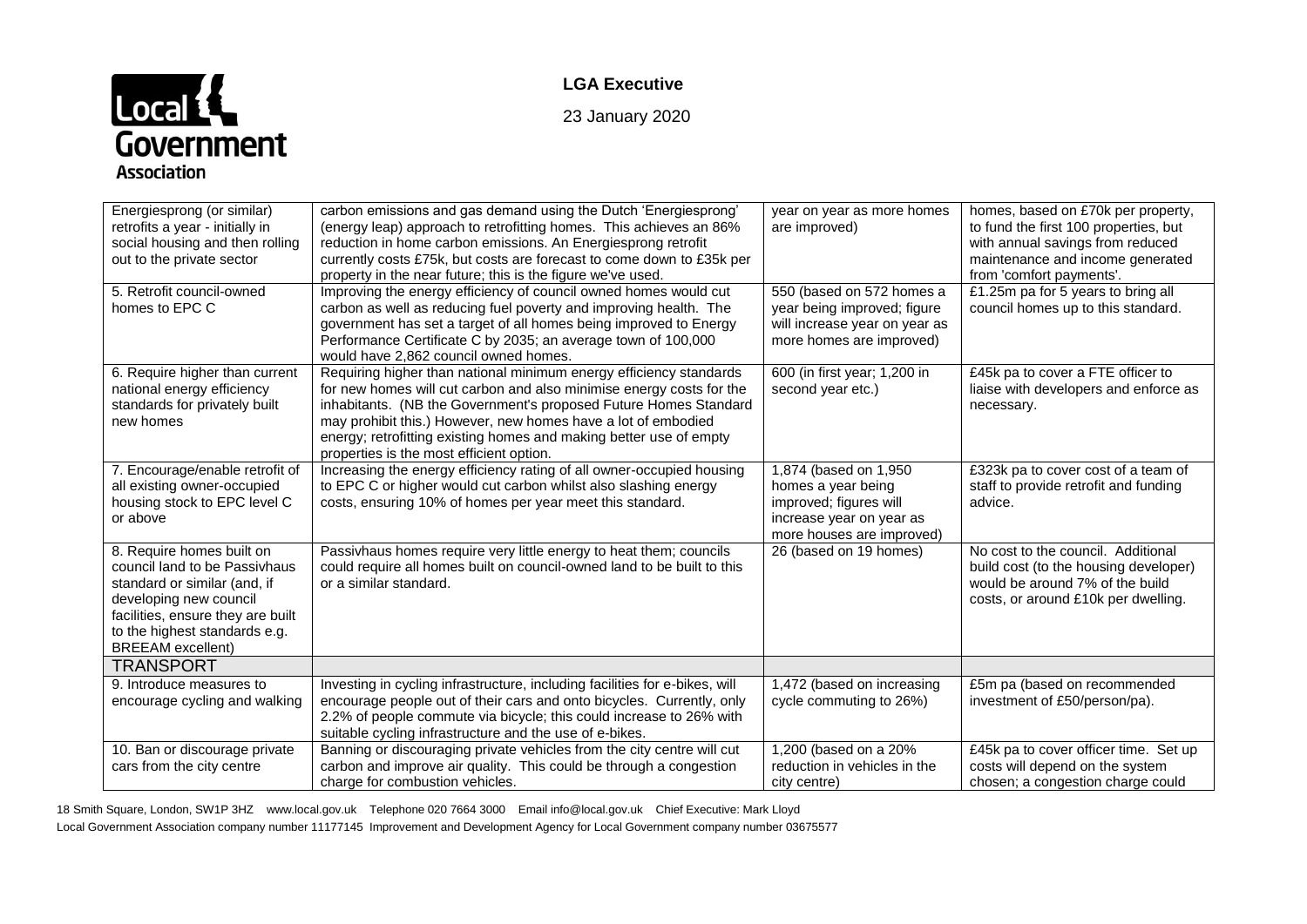

# **LGA Executive**

23 January 2020

|                                                                                            |                                                                                                                                                                                                                                                                                                                                                                                                                                                  |                                                                                                                                                                                                                                                         | potentially generate more income<br>than it costs.                                                                                                                 |
|--------------------------------------------------------------------------------------------|--------------------------------------------------------------------------------------------------------------------------------------------------------------------------------------------------------------------------------------------------------------------------------------------------------------------------------------------------------------------------------------------------------------------------------------------------|---------------------------------------------------------------------------------------------------------------------------------------------------------------------------------------------------------------------------------------------------------|--------------------------------------------------------------------------------------------------------------------------------------------------------------------|
| 11. Establish urban<br>consolidation centres                                               | Urban Consolidation Centres can enable last mile deliveries to<br>be made using electric freight vehicles (including e-bikes) rather<br>than diesel-powered HGVs. Located at the edge of a town or city,<br>goods would be transferred from heavy vehicles at the UCC to<br>the electric vehicles.                                                                                                                                               | 4,400 (based on an 20%<br>reduction on freight<br>emissions; ultimately, up<br>to 80% reduction could be<br>achieved if there was full<br>coverage and uptake of<br><b>UCCs linked to restrictions</b><br>imposed by the council on<br>freight traffic) | £45k pa to cover officer time to<br>engage with partners and facilitate<br>solutions.                                                                              |
| 12. Encourage car sharing                                                                  | Many cars on the road have just one or two people in them.<br>Encouraging people to share rides cuts carbon and congestion whilst<br>also improving air quality. Data is based on taking 1,000 commuting<br>cars off the roads each year.                                                                                                                                                                                                        | 2,000 (increasing annually<br>as more cars are taken off<br>the road)                                                                                                                                                                                   | £50k set up costs plus £100k<br>marketing pa to take 1,000 cars off<br>the road. (In year 2, 80% of these<br>cars will still be sharing at no<br>additional cost.) |
| 13. Enable the rapid shift to<br>electric vehicles through<br>putting in place EV charging | Where possible, travel by private vehicles should be discouraged<br>in favour of public transport, walking and cycling. Where private<br>vehicles are essential, encouraging and enabling uptake of<br>electric vehicles by providing a good network of charging<br>infrastructure will cut carbon as well as improving air quality.<br>The carbon emissions of EVs are around 2/3 lower than<br>combustion vehicles when charged from the grid. | 3,440 (based on 6% annual<br>increase passenger cars,<br>vans and LGVs being EV;<br>figure will increase year or<br>year as proportion of<br>vehicles becoming EV<br>increases)                                                                         | £110k one off cost to fund 44 new<br>charge points (at a cost of £2.5k)<br>per chargepoint with the remaining<br>supplied from government grants).                 |
| 14. Replace existing buses<br>with electric buses                                          | Replacing diesel buses with electric ones will cut carbon and also<br>improve air quality. Figures are taken from the Nottingham 'electric<br>bus project' and are calculated on the basis of replacing 45 buses.                                                                                                                                                                                                                                | 1,050 (based on replacing 15<br>buses)                                                                                                                                                                                                                  | £15m one off cost (based on<br>replacing 45 buses)                                                                                                                 |
| 15. Deliver a rapid transition<br>of the council's own fleet to<br>electric                | Switching the council's fleet to electric vehicles (EVs) will cut carbon<br>whilst also improving air quality.                                                                                                                                                                                                                                                                                                                                   | 547 (based on entire council<br>fleet becoming EV); savings<br>will increase as grid<br>electricity becomes lower<br>carbon                                                                                                                             | £1.2m pa (comprising the additional<br>'whole life' vehicle cost of EVs versus<br>combustion engine vehicles).                                                     |
| 16. Require all taxis to be<br>electric through licensing                                  | Councils are responsible for licensing taxis and could require all taxis<br>to be electric vehicles by a certain date. Councils can provide support<br>through providing planning permission for electric vehicle-only taxi<br>ranks and subsidised licensing fees. Figures are based on 435 taxis,<br>with a 60% reduction in CO2 through switching to EVs.                                                                                     | 1,644 (based on entire taxi<br>fleet becoming EV); savings<br>will increase as grid<br>electricity becomes lower<br>carbon                                                                                                                              | £18k pa (for 2 days a week of an<br>officer to engage with taxi drivers and<br>ensure planning provision is made for<br>EV ranks)                                  |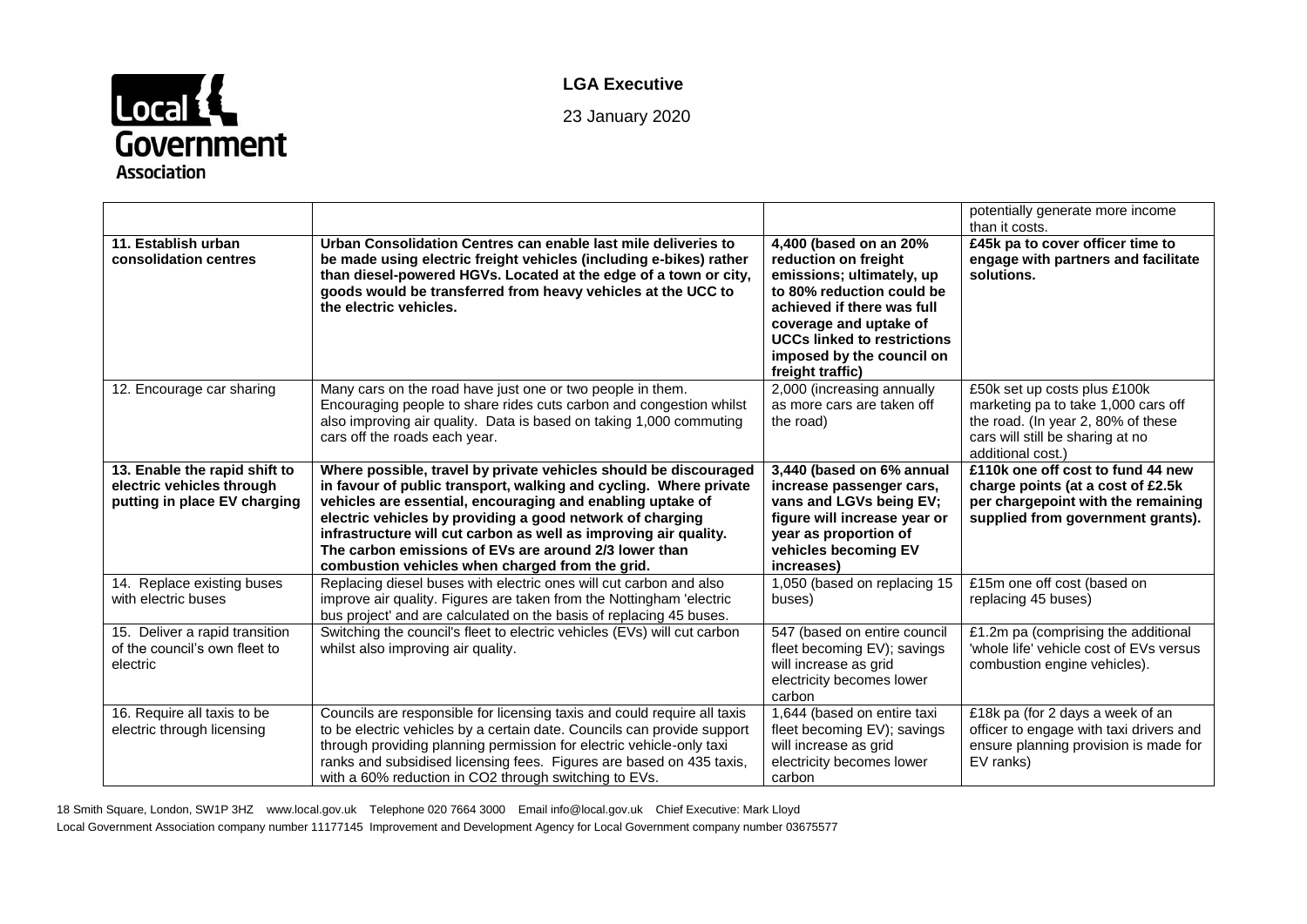# Local<br>Government **Association**

## **LGA Executive**

23 January 2020

| 17. Reduce the need to own<br>and use a car through<br>managing developments in the<br>local plan                                      | Good land-use planning is critical in reducing the need for car travel.<br>Councils can use their planning powers to avoid urban sprawl and<br>ensure that new developments are centred around good public<br>transport thus reducing private car use. | 230 (increasing each year)                                                                             | 0 (achieved through planning policies<br>alone; further savings would be<br>achieved through investment in public<br>transport)                                                                                                                                                                |
|----------------------------------------------------------------------------------------------------------------------------------------|--------------------------------------------------------------------------------------------------------------------------------------------------------------------------------------------------------------------------------------------------------|--------------------------------------------------------------------------------------------------------|------------------------------------------------------------------------------------------------------------------------------------------------------------------------------------------------------------------------------------------------------------------------------------------------|
| <b>COUNCIL ESTATE</b>                                                                                                                  |                                                                                                                                                                                                                                                        |                                                                                                        |                                                                                                                                                                                                                                                                                                |
| 18. Encourage and enable<br>energy saving behaviour by all<br>council staff                                                            | Energy savings achieved through campaigns aimed at council and<br>school staff will cut energy bills and reduce carbon emissions each<br>year.                                                                                                         | 83                                                                                                     | £42k pa to cover cost of energy<br>saving campaign; but should achieve<br>savings of around £20k per annum.                                                                                                                                                                                    |
| 19. Ensure council's<br>procurement strategy specifies<br>that low carbon lights and<br>appliances are procured                        | When equipment is purchased, making sure it's the most energy<br>efficient type will cut carbon emissions; for example, A-rated computer<br>screens.                                                                                                   | 124 (based on achieving a<br>10% saving of energy used<br>for lights and appliances)                   | 0 (achieved through a change to the<br>procurement policy; more efficient<br>appliances don't always cost more<br>and where they do, they will usually<br>pay for themselves quite quickly<br>through energy savings)                                                                          |
| 20. Upgrade the insulation and<br>heating systems of council<br>buildings, taking advantage of<br>interest free finance available      | The energy used by councils results in annual emissions of around 7<br>million tonnes of CO2. Interest free loans are available to upgrade<br>heating and controls which can cut the energy used for heating by<br>about 20%.                          | 1,386 (based on cutting<br>energy used for heating by<br>20%)                                          | £45k pa (to cover cost of energy<br>manager; cost of controls could be<br>covered through interest free Salix<br>finance, repaid through bill savings) -<br>but will be more than covered by<br>savings.                                                                                       |
| 21. Switch street lighting to<br>well-designed and well<br>directed LED lights                                                         | Councils responsible for street lighting could upgrade to more efficient<br>LED street lighting to save both CO2 emissions and lifetime running<br>costs                                                                                               | 1,060                                                                                                  | £45k per annum (to cover cost of<br>energy manager; the lights may cost<br>around £3m but interest free loan<br>finance available through Salix - for<br>measures with a payback of less than<br>5 years - with repayments paid from<br>bill savings). Salary should be<br>covered by savings. |
| 22. Require the integration of<br>renewable energy such as<br>solar thermal, PV or heat<br>pumps in local authority owned<br>buildings | Installing renewable energy such as solar thermal, PV or heat pumps<br>on local authority owned buildings will cut carbon whilst also reducing<br>the council's energy bill.                                                                           | 1,035 (based on supplying<br>10% of the council's energy<br>use through on or near-site<br>renewables) | £0.8m one off cost (based on a 1MW<br>heat pump) - but income will be<br>generated from the government's<br>Renewable Heat Incentive.                                                                                                                                                          |
| <b>POWER GENERATION</b>                                                                                                                |                                                                                                                                                                                                                                                        |                                                                                                        |                                                                                                                                                                                                                                                                                                |
| 23. Identify areas suitable<br>for renewable energy in the                                                                             | Most councils could dramatically increase the amount of<br>renewable energy generation in their area. Average renewable                                                                                                                                | 180,000 (based on an<br>increase in renewable                                                          | £45k pa (to cover a half-time officer<br>to identify sites and encourage                                                                                                                                                                                                                       |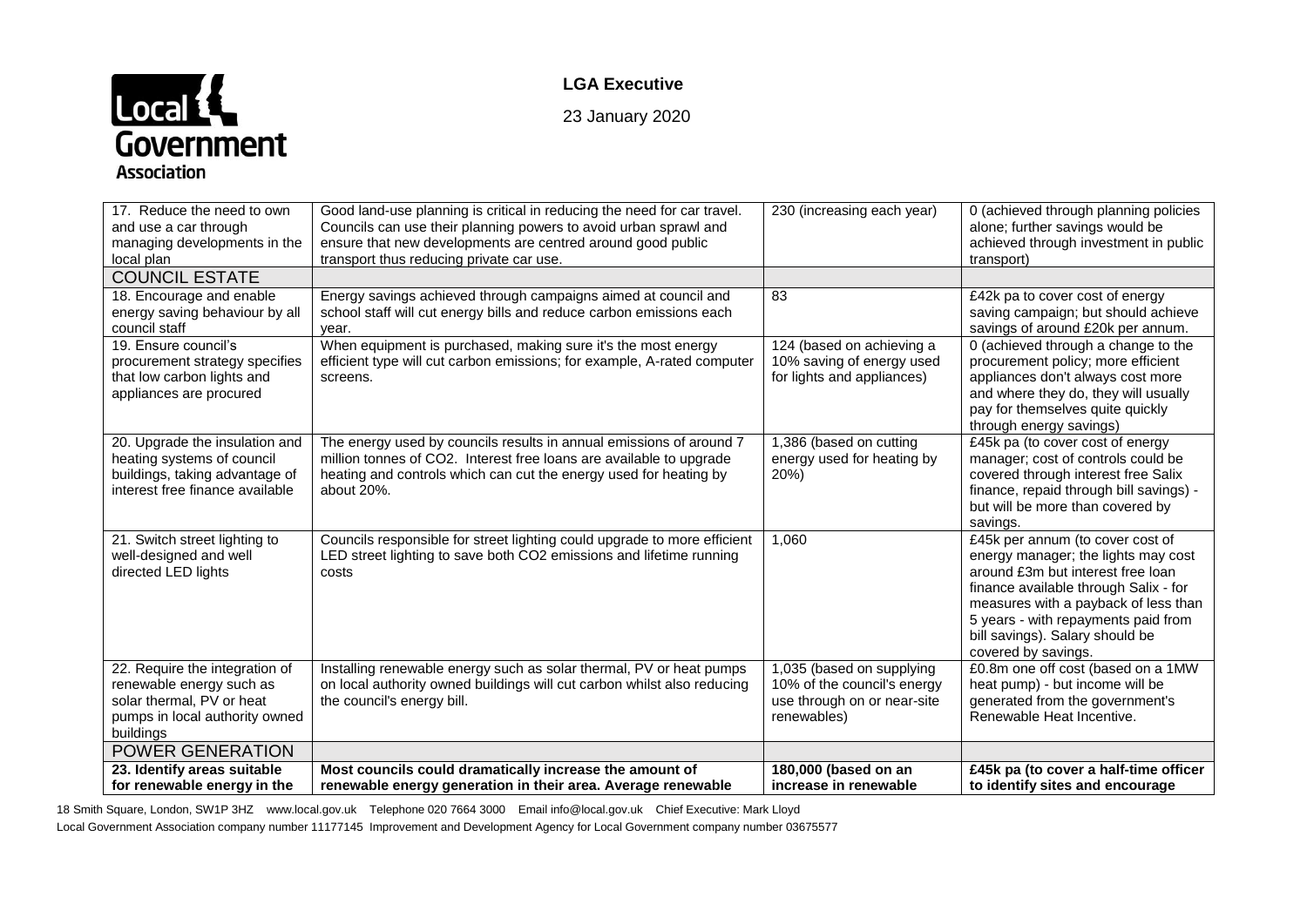

# **LGA Executive**

23 January 2020

| local plan                                                                                                                                                                                                 | capacity for a district council like our town is around 32MW,<br>whereas the 'best in class' has 172MW. Increasing renewable<br>capacity depends on finding suitable sites; 1MW of wind<br>capacity requires 25-64 acres of land, whereas 1MW of solar PV<br>requires around 4 acres. | capacity of 140MW,<br>comprising wind turbines<br>with 30% capacity)                                                                   | investment)                                                                                                                                                                                                        |
|------------------------------------------------------------------------------------------------------------------------------------------------------------------------------------------------------------|---------------------------------------------------------------------------------------------------------------------------------------------------------------------------------------------------------------------------------------------------------------------------------------|----------------------------------------------------------------------------------------------------------------------------------------|--------------------------------------------------------------------------------------------------------------------------------------------------------------------------------------------------------------------|
| 24. Invest in the<br>development of renewable<br>energy and energy storage                                                                                                                                 | Investing in a solar farm and energy storage will provide clean<br>power when it's needed. Figures are based on a project led by<br><b>Warrington Council.</b>                                                                                                                        | 31,000 (based on replacing<br>a CCGT power station)                                                                                    | £62m one off cost but with an<br>operating surplus generated over<br>the lifetime of the farm.                                                                                                                     |
| <b>WASTE</b>                                                                                                                                                                                               |                                                                                                                                                                                                                                                                                       |                                                                                                                                        |                                                                                                                                                                                                                    |
| 25. Cut the council's paper<br>waste by offering papers<br>electronically                                                                                                                                  | Local authorities use 5.3 million reams of paper a year, requiring<br>292,000 trees to be felled. Moving to electronic meeting systems<br>could dramatically reduce this waste.                                                                                                       | 6 (based on halving the<br>amount of paper used)                                                                                       | £15k pa for an electronic meeting<br>service; could save £20k a year in<br>reduced paper purchases.                                                                                                                |
| 26. Use food waste according<br>to the food waste hierarchy of<br>prevent, reuse, recycle, and<br>use remaining biodegradable<br>waste to generate biogas                                                  | 10 million tonnes of food are thrown away in the UK each year,<br>generating 20 million tonnes of CO2. Generating electricity from<br>biogas food waste will cut emissions.                                                                                                           | 2,635 (based on all food<br>waste being used in the<br>biogas plant - doesn't include<br>the avoided methane from<br>reduced landfill) | £40k per annum for an officer to<br>engage with stakeholders on food<br>waste<br>£16m total cost for biogas plant<br>(however, this will generate income<br>including from the Renewable Heat<br>Incentive)        |
| <b>LAND USE</b>                                                                                                                                                                                            |                                                                                                                                                                                                                                                                                       |                                                                                                                                        |                                                                                                                                                                                                                    |
| 27. Increase tree cover on<br>council owned land and on<br>streets; update local planning<br>strategies to encourage nature<br>based solutions such as<br>increasing tree cover across<br>the council area | Increasing tree cover provides a valuable carbon 'sink' whilst also<br>supporting nature, improving soil, reducing overheating and improving<br>flood protection. Councils can also encourage citizens and<br>businesses to plant trees.                                              | 52 (based on 2,350 trees<br>each absorbing 22kg CO2<br>per annum)                                                                      | £348k to cover 100 street trees (at an<br>average of £3k per tree), a hectare of<br>2,250 trees costing £8,500, plus a full<br>time officer (£40k pa) to promote tree<br>planting to businesses and<br>households. |
| <b>INFLUENCING OTHERS</b>                                                                                                                                                                                  |                                                                                                                                                                                                                                                                                       |                                                                                                                                        |                                                                                                                                                                                                                    |